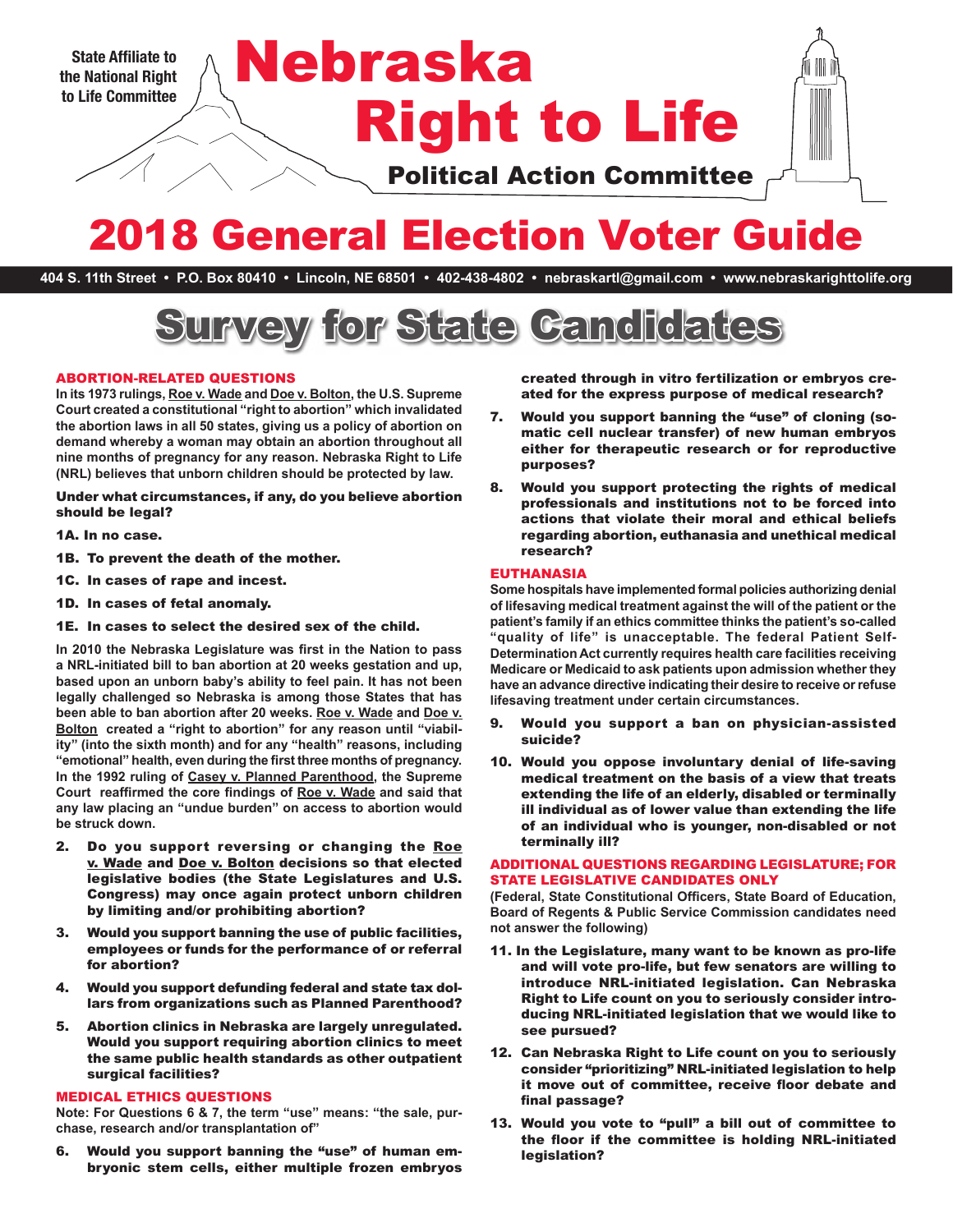| N   N   Y   Y   Y   Y   Y  <br>YY<br>N<br>YN<br>Y<br>Deb Fischer (EPLI)<br>Y<br>(Endorsed by National Right to Life PAC)<br>Jane Raybould (DNR) (Endorsed by Planned Parenthood Action Fund)<br>Jim Schultz (DNR)<br><b>U.S. HOUSE OF REPRESENTATIVES</b><br><u>1A   1B   1C   1D   1E   2   3   4  </u><br>$5 6 7 8 9 10 $ Comments<br>Dist. 1<br><u>-- Y* -- -- -- Y Y</u> Y<br>Y Y <br>YY<br>Y Y<br><b>Jeff Fortenberry (EPLI)</b><br>(Endorsed by National Right to Life PAC)<br>Jessica McClure (DNR) (Endorsed by Planned Parenthood Action Fund)<br>1A 1B 1C 1D 1E 2 3 4 5 6 7 8 9 10 Comments<br>Dist. 2<br>Y Y N N N Y Y Y Y Y Y<br><u>Y Y Y Y</u><br>Don Bacon (EPLI)<br>(Endorsed by National Right to Life PAC)<br>Kara Eastman (DNR) (Endorsed by Planned Parenthood Action Fund, NARAL Pro-Choice America and<br>Recommended by Emily's List)<br>1A 1B 1C 1D 1E 2 3 4<br>5 6 7 8 9 10 Comments<br>Dist. 3<br>Y<br>YY<br>YNNN<br>YY<br>Y<br>Y<br><b>Adrian Smith (EPLI)</b><br>N<br>Y<br>Y<br>(Endorsed by National Right to Life PAC)<br>Paul Theobald (DNR)<br>1A 1B 1C 1D 1E 2345678<br><b>GOVERNOR</b><br>N Y N N N Y Y Y Y Y Y<br>YYYY<br><b>Pete Ricketts (EPLI)</b><br>*<br>(Endorsed by National Right to Life PAC)<br>Bob Krist (DNR)<br>1A 1B 1C 1D 1E 2 3 4<br>$5 \ 6 \ 7 \ 8 \ 9 \ 10$ Comments<br><b>SECRETARY OF STATE</b><br>$N$ $Y$ $N$ $N$ $N$ $Y$ $Y$<br>YY<br>YY<br>Y<br><b>Bob Evnen (EPL)</b><br>ΙY.<br>Spencer Danner (DNR)<br><u>1A 1B 1C 1D 1E 2 3 4</u><br><u>5 6 7 8 9 10 Comments</u><br><b>STATE TREASURER</b><br>YYY<br>Y Y <br>Y<br>Y<br>YY<br><b>John Murante (EPL)</b><br>$\sim$<br>$\sim$<br>-- 1<br>-- 1<br>Y<br><u>1A 1B 1C 1D 1E 2</u><br>$3 \mid 4$<br>$5 \ 6 \ 7 \ 8 \ 9 \ 10$ Comments<br><b>STATE ATTORNEY GENERAL</b><br>Y N N N Y Y Y<br>l<br>YY<br>YY<br>YY<br>Doug Peterson (EPLI)<br>1A   1B   1C   1D   1E   2   3<br>6 7 <br>$8   9   10  $ Comments |                      | <b>U.S. SENATE</b>   |  |  |  |            |                |  |  | 1A   1B   1C   1D   1E   2   3   4   5   6   7   8   9   10   Comments |
|------------------------------------------------------------------------------------------------------------------------------------------------------------------------------------------------------------------------------------------------------------------------------------------------------------------------------------------------------------------------------------------------------------------------------------------------------------------------------------------------------------------------------------------------------------------------------------------------------------------------------------------------------------------------------------------------------------------------------------------------------------------------------------------------------------------------------------------------------------------------------------------------------------------------------------------------------------------------------------------------------------------------------------------------------------------------------------------------------------------------------------------------------------------------------------------------------------------------------------------------------------------------------------------------------------------------------------------------------------------------------------------------------------------------------------------------------------------------------------------------------------------------------------------------------------------------------------------------------------------------------------------------------------------------------------------------------------------------------------------------------------------------------------------------------------------------------------------------------------------------------------------------------------------|----------------------|----------------------|--|--|--|------------|----------------|--|--|------------------------------------------------------------------------|
|                                                                                                                                                                                                                                                                                                                                                                                                                                                                                                                                                                                                                                                                                                                                                                                                                                                                                                                                                                                                                                                                                                                                                                                                                                                                                                                                                                                                                                                                                                                                                                                                                                                                                                                                                                                                                                                                                                                  | $\blacktriangledown$ |                      |  |  |  |            |                |  |  |                                                                        |
|                                                                                                                                                                                                                                                                                                                                                                                                                                                                                                                                                                                                                                                                                                                                                                                                                                                                                                                                                                                                                                                                                                                                                                                                                                                                                                                                                                                                                                                                                                                                                                                                                                                                                                                                                                                                                                                                                                                  |                      |                      |  |  |  |            |                |  |  |                                                                        |
|                                                                                                                                                                                                                                                                                                                                                                                                                                                                                                                                                                                                                                                                                                                                                                                                                                                                                                                                                                                                                                                                                                                                                                                                                                                                                                                                                                                                                                                                                                                                                                                                                                                                                                                                                                                                                                                                                                                  |                      |                      |  |  |  |            |                |  |  |                                                                        |
|                                                                                                                                                                                                                                                                                                                                                                                                                                                                                                                                                                                                                                                                                                                                                                                                                                                                                                                                                                                                                                                                                                                                                                                                                                                                                                                                                                                                                                                                                                                                                                                                                                                                                                                                                                                                                                                                                                                  |                      |                      |  |  |  |            |                |  |  |                                                                        |
|                                                                                                                                                                                                                                                                                                                                                                                                                                                                                                                                                                                                                                                                                                                                                                                                                                                                                                                                                                                                                                                                                                                                                                                                                                                                                                                                                                                                                                                                                                                                                                                                                                                                                                                                                                                                                                                                                                                  |                      |                      |  |  |  |            |                |  |  |                                                                        |
|                                                                                                                                                                                                                                                                                                                                                                                                                                                                                                                                                                                                                                                                                                                                                                                                                                                                                                                                                                                                                                                                                                                                                                                                                                                                                                                                                                                                                                                                                                                                                                                                                                                                                                                                                                                                                                                                                                                  |                      |                      |  |  |  |            |                |  |  |                                                                        |
|                                                                                                                                                                                                                                                                                                                                                                                                                                                                                                                                                                                                                                                                                                                                                                                                                                                                                                                                                                                                                                                                                                                                                                                                                                                                                                                                                                                                                                                                                                                                                                                                                                                                                                                                                                                                                                                                                                                  |                      |                      |  |  |  |            |                |  |  |                                                                        |
|                                                                                                                                                                                                                                                                                                                                                                                                                                                                                                                                                                                                                                                                                                                                                                                                                                                                                                                                                                                                                                                                                                                                                                                                                                                                                                                                                                                                                                                                                                                                                                                                                                                                                                                                                                                                                                                                                                                  | $\blacktriangledown$ |                      |  |  |  |            |                |  |  |                                                                        |
| $\blacktriangledown$<br>M<br>$\blacksquare$<br>$\blacksquare$<br>M<br>M                                                                                                                                                                                                                                                                                                                                                                                                                                                                                                                                                                                                                                                                                                                                                                                                                                                                                                                                                                                                                                                                                                                                                                                                                                                                                                                                                                                                                                                                                                                                                                                                                                                                                                                                                                                                                                          |                      |                      |  |  |  |            |                |  |  |                                                                        |
|                                                                                                                                                                                                                                                                                                                                                                                                                                                                                                                                                                                                                                                                                                                                                                                                                                                                                                                                                                                                                                                                                                                                                                                                                                                                                                                                                                                                                                                                                                                                                                                                                                                                                                                                                                                                                                                                                                                  |                      |                      |  |  |  |            |                |  |  |                                                                        |
|                                                                                                                                                                                                                                                                                                                                                                                                                                                                                                                                                                                                                                                                                                                                                                                                                                                                                                                                                                                                                                                                                                                                                                                                                                                                                                                                                                                                                                                                                                                                                                                                                                                                                                                                                                                                                                                                                                                  |                      |                      |  |  |  |            |                |  |  |                                                                        |
|                                                                                                                                                                                                                                                                                                                                                                                                                                                                                                                                                                                                                                                                                                                                                                                                                                                                                                                                                                                                                                                                                                                                                                                                                                                                                                                                                                                                                                                                                                                                                                                                                                                                                                                                                                                                                                                                                                                  |                      |                      |  |  |  |            |                |  |  |                                                                        |
|                                                                                                                                                                                                                                                                                                                                                                                                                                                                                                                                                                                                                                                                                                                                                                                                                                                                                                                                                                                                                                                                                                                                                                                                                                                                                                                                                                                                                                                                                                                                                                                                                                                                                                                                                                                                                                                                                                                  |                      |                      |  |  |  |            |                |  |  |                                                                        |
|                                                                                                                                                                                                                                                                                                                                                                                                                                                                                                                                                                                                                                                                                                                                                                                                                                                                                                                                                                                                                                                                                                                                                                                                                                                                                                                                                                                                                                                                                                                                                                                                                                                                                                                                                                                                                                                                                                                  |                      |                      |  |  |  |            |                |  |  |                                                                        |
|                                                                                                                                                                                                                                                                                                                                                                                                                                                                                                                                                                                                                                                                                                                                                                                                                                                                                                                                                                                                                                                                                                                                                                                                                                                                                                                                                                                                                                                                                                                                                                                                                                                                                                                                                                                                                                                                                                                  |                      |                      |  |  |  |            |                |  |  |                                                                        |
|                                                                                                                                                                                                                                                                                                                                                                                                                                                                                                                                                                                                                                                                                                                                                                                                                                                                                                                                                                                                                                                                                                                                                                                                                                                                                                                                                                                                                                                                                                                                                                                                                                                                                                                                                                                                                                                                                                                  |                      |                      |  |  |  |            |                |  |  |                                                                        |
|                                                                                                                                                                                                                                                                                                                                                                                                                                                                                                                                                                                                                                                                                                                                                                                                                                                                                                                                                                                                                                                                                                                                                                                                                                                                                                                                                                                                                                                                                                                                                                                                                                                                                                                                                                                                                                                                                                                  |                      |                      |  |  |  |            |                |  |  |                                                                        |
|                                                                                                                                                                                                                                                                                                                                                                                                                                                                                                                                                                                                                                                                                                                                                                                                                                                                                                                                                                                                                                                                                                                                                                                                                                                                                                                                                                                                                                                                                                                                                                                                                                                                                                                                                                                                                                                                                                                  |                      |                      |  |  |  |            |                |  |  |                                                                        |
|                                                                                                                                                                                                                                                                                                                                                                                                                                                                                                                                                                                                                                                                                                                                                                                                                                                                                                                                                                                                                                                                                                                                                                                                                                                                                                                                                                                                                                                                                                                                                                                                                                                                                                                                                                                                                                                                                                                  |                      |                      |  |  |  |            |                |  |  |                                                                        |
|                                                                                                                                                                                                                                                                                                                                                                                                                                                                                                                                                                                                                                                                                                                                                                                                                                                                                                                                                                                                                                                                                                                                                                                                                                                                                                                                                                                                                                                                                                                                                                                                                                                                                                                                                                                                                                                                                                                  |                      |                      |  |  |  |            |                |  |  |                                                                        |
|                                                                                                                                                                                                                                                                                                                                                                                                                                                                                                                                                                                                                                                                                                                                                                                                                                                                                                                                                                                                                                                                                                                                                                                                                                                                                                                                                                                                                                                                                                                                                                                                                                                                                                                                                                                                                                                                                                                  |                      |                      |  |  |  |            |                |  |  |                                                                        |
|                                                                                                                                                                                                                                                                                                                                                                                                                                                                                                                                                                                                                                                                                                                                                                                                                                                                                                                                                                                                                                                                                                                                                                                                                                                                                                                                                                                                                                                                                                                                                                                                                                                                                                                                                                                                                                                                                                                  |                      |                      |  |  |  |            |                |  |  |                                                                        |
|                                                                                                                                                                                                                                                                                                                                                                                                                                                                                                                                                                                                                                                                                                                                                                                                                                                                                                                                                                                                                                                                                                                                                                                                                                                                                                                                                                                                                                                                                                                                                                                                                                                                                                                                                                                                                                                                                                                  |                      |                      |  |  |  |            |                |  |  |                                                                        |
|                                                                                                                                                                                                                                                                                                                                                                                                                                                                                                                                                                                                                                                                                                                                                                                                                                                                                                                                                                                                                                                                                                                                                                                                                                                                                                                                                                                                                                                                                                                                                                                                                                                                                                                                                                                                                                                                                                                  |                      |                      |  |  |  |            |                |  |  |                                                                        |
|                                                                                                                                                                                                                                                                                                                                                                                                                                                                                                                                                                                                                                                                                                                                                                                                                                                                                                                                                                                                                                                                                                                                                                                                                                                                                                                                                                                                                                                                                                                                                                                                                                                                                                                                                                                                                                                                                                                  |                      |                      |  |  |  |            |                |  |  |                                                                        |
|                                                                                                                                                                                                                                                                                                                                                                                                                                                                                                                                                                                                                                                                                                                                                                                                                                                                                                                                                                                                                                                                                                                                                                                                                                                                                                                                                                                                                                                                                                                                                                                                                                                                                                                                                                                                                                                                                                                  |                      |                      |  |  |  |            |                |  |  |                                                                        |
|                                                                                                                                                                                                                                                                                                                                                                                                                                                                                                                                                                                                                                                                                                                                                                                                                                                                                                                                                                                                                                                                                                                                                                                                                                                                                                                                                                                                                                                                                                                                                                                                                                                                                                                                                                                                                                                                                                                  |                      |                      |  |  |  |            |                |  |  |                                                                        |
|                                                                                                                                                                                                                                                                                                                                                                                                                                                                                                                                                                                                                                                                                                                                                                                                                                                                                                                                                                                                                                                                                                                                                                                                                                                                                                                                                                                                                                                                                                                                                                                                                                                                                                                                                                                                                                                                                                                  |                      |                      |  |  |  |            |                |  |  |                                                                        |
|                                                                                                                                                                                                                                                                                                                                                                                                                                                                                                                                                                                                                                                                                                                                                                                                                                                                                                                                                                                                                                                                                                                                                                                                                                                                                                                                                                                                                                                                                                                                                                                                                                                                                                                                                                                                                                                                                                                  |                      |                      |  |  |  |            |                |  |  |                                                                        |
|                                                                                                                                                                                                                                                                                                                                                                                                                                                                                                                                                                                                                                                                                                                                                                                                                                                                                                                                                                                                                                                                                                                                                                                                                                                                                                                                                                                                                                                                                                                                                                                                                                                                                                                                                                                                                                                                                                                  |                      |                      |  |  |  |            |                |  |  |                                                                        |
|                                                                                                                                                                                                                                                                                                                                                                                                                                                                                                                                                                                                                                                                                                                                                                                                                                                                                                                                                                                                                                                                                                                                                                                                                                                                                                                                                                                                                                                                                                                                                                                                                                                                                                                                                                                                                                                                                                                  |                      |                      |  |  |  |            |                |  |  |                                                                        |
|                                                                                                                                                                                                                                                                                                                                                                                                                                                                                                                                                                                                                                                                                                                                                                                                                                                                                                                                                                                                                                                                                                                                                                                                                                                                                                                                                                                                                                                                                                                                                                                                                                                                                                                                                                                                                                                                                                                  |                      |                      |  |  |  |            |                |  |  |                                                                        |
|                                                                                                                                                                                                                                                                                                                                                                                                                                                                                                                                                                                                                                                                                                                                                                                                                                                                                                                                                                                                                                                                                                                                                                                                                                                                                                                                                                                                                                                                                                                                                                                                                                                                                                                                                                                                                                                                                                                  |                      |                      |  |  |  |            |                |  |  |                                                                        |
|                                                                                                                                                                                                                                                                                                                                                                                                                                                                                                                                                                                                                                                                                                                                                                                                                                                                                                                                                                                                                                                                                                                                                                                                                                                                                                                                                                                                                                                                                                                                                                                                                                                                                                                                                                                                                                                                                                                  |                      |                      |  |  |  |            |                |  |  |                                                                        |
|                                                                                                                                                                                                                                                                                                                                                                                                                                                                                                                                                                                                                                                                                                                                                                                                                                                                                                                                                                                                                                                                                                                                                                                                                                                                                                                                                                                                                                                                                                                                                                                                                                                                                                                                                                                                                                                                                                                  |                      |                      |  |  |  |            |                |  |  |                                                                        |
|                                                                                                                                                                                                                                                                                                                                                                                                                                                                                                                                                                                                                                                                                                                                                                                                                                                                                                                                                                                                                                                                                                                                                                                                                                                                                                                                                                                                                                                                                                                                                                                                                                                                                                                                                                                                                                                                                                                  |                      |                      |  |  |  |            |                |  |  |                                                                        |
|                                                                                                                                                                                                                                                                                                                                                                                                                                                                                                                                                                                                                                                                                                                                                                                                                                                                                                                                                                                                                                                                                                                                                                                                                                                                                                                                                                                                                                                                                                                                                                                                                                                                                                                                                                                                                                                                                                                  |                      | <b>STATE AUDITOR</b> |  |  |  | $\sqrt{4}$ | 5 <sup>2</sup> |  |  |                                                                        |
| Y<br>Y<br>M<br><b>Charlie Janssen (EPLI)</b><br>N<br>N N N N Y Y<br>Y<br>Y<br>Y<br>Y<br>Y                                                                                                                                                                                                                                                                                                                                                                                                                                                                                                                                                                                                                                                                                                                                                                                                                                                                                                                                                                                                                                                                                                                                                                                                                                                                                                                                                                                                                                                                                                                                                                                                                                                                                                                                                                                                                        |                      |                      |  |  |  |            |                |  |  |                                                                        |
| Jane Skinner (DNR)                                                                                                                                                                                                                                                                                                                                                                                                                                                                                                                                                                                                                                                                                                                                                                                                                                                                                                                                                                                                                                                                                                                                                                                                                                                                                                                                                                                                                                                                                                                                                                                                                                                                                                                                                                                                                                                                                               |                      |                      |  |  |  |            |                |  |  |                                                                        |

#### **Answers to Survey**

**Nebraska Right to Life Political Action Committee Pro-Life Endorsed Candidates are in:**

# **Underlined**

**Bolded** 

**and Check Marked.** 

## **SURVEY KEY**

**Y = Yes (Pro-Life In Most Cases)** 

**N = No (Against Pro-Life in Most Cases, Except for Questions 1a Through 1e)** 

**– = Did Not Answer Yes or No** 

> **(DNR) = Did Not Respond**

**\* = Comments on File**

**See State Legislature Ranking Key on Page 3, Criteria for Endorsement on Page 4**

Special Endorsement Criteria for State Legislative Candidates Only: **The passage of legislation in our Nebraska Legislature is where Nebraska Right to Life has had the greatest public policy impact. In an effort to better engage grassroots voters and educate them about the process, the NRL Board voted in April 2014 to create a new ranking system only for State Legislative candidates. The new ranking system rewards those incumbents who introduce or prioritize NRL-initiated legislation or who work very hard to get NRL-initiated legislation out of committee. Hopefully pro-life voters in legislative districts will seek out the candidates and their current State Senator and encourage them to take a more active role in introducing and prioritizing NRL-initiated legislation as well as working diligently to get bills out of the Judiciary and Health Committees.**

|                | <b>STATE LEGISLATURE</b>                                                                                                 |   |   |                |              |                      |                |                |                |              |                |                |   |                |  |              |              |                              |
|----------------|--------------------------------------------------------------------------------------------------------------------------|---|---|----------------|--------------|----------------------|----------------|----------------|----------------|--------------|----------------|----------------|---|----------------|--|--------------|--------------|------------------------------|
|                | Dist. 2                                                                                                                  |   |   |                |              | 1A 1B 1C 1D 1E 2     |                | 3 <sup>1</sup> | $(4^{+}$       | $5^{\circ}$  | 6              |                | 8 | 9 <sup>1</sup> |  |              |              | 10 11 12 13 Comments         |
| $\blacksquare$ | <b>Robert Clements (EPLI)</b>                                                                                            |   | N | N              | N            | N                    | v              |                |                |              |                |                | v |                |  |              |              |                              |
|                | Susan Lorence (DNR)                                                                                                      |   |   |                |              |                      |                |                |                |              |                |                |   |                |  |              |              |                              |
|                | Dist. 4                                                                                                                  |   |   |                |              | 1A 1B 1C 1D 1E       | 2 <sup>1</sup> | 3              | $\overline{4}$ | 5            | 6              |                | 8 | 9 <sup>1</sup> |  |              |              | 10 11 12 13 Comments         |
|                | Robert Hilkemann (PLI)                                                                                                   | N |   | N <sub>1</sub> | <sup>N</sup> |                      |                |                |                |              |                |                |   |                |  |              | $\checkmark$ |                              |
|                | Shannon Coryell (DNR) (Endorsed by Planned Parenthood Voters of Nebraska)                                                |   |   |                |              |                      |                |                |                |              |                |                |   |                |  |              |              |                              |
|                | Dist. 6                                                                                                                  |   |   |                |              | 1A 1B 1C 1D 1E 2     |                | 3 <sup>1</sup> | $\overline{4}$ | 5            | 6 <sup>1</sup> | $\overline{7}$ | 8 | 9 <sup>1</sup> |  |              |              | 10 11 12 13 Comments         |
|                | Theresa Thibodeau (PLI)                                                                                                  | N |   | N              | N.           | N                    |                |                | $\checkmark$   |              | $\checkmark$   |                |   |                |  |              |              |                              |
|                | Machaela Cavanaugh (DNR) (Endorsed by Planned Parenthood Voters of Nebraska)                                             |   |   |                |              |                      |                |                |                |              |                |                |   |                |  |              |              |                              |
|                | Dist. 8                                                                                                                  |   |   |                |              | $1A$ 1B 1C 1D 1E 2 3 |                |                | $\vert$ 4      | -5           | 6              | $\overline{7}$ | 8 | 9 <sup>1</sup> |  |              |              | 10   11   12   13   Comments |
|                | Mina Davis (DNR)                                                                                                         |   |   |                |              |                      |                |                |                |              |                |                |   |                |  |              |              |                              |
|                | Megan Hunt (DNR) (From her website: "Megan will lead the fight against any attempt to defund reproductive health care    |   |   |                |              |                      |                |                |                |              |                |                |   |                |  |              |              |                              |
|                | providers. All women need access to safe reproductive health care, no matter where they live." "Natural family planning" |   |   |                |              |                      |                |                |                |              |                |                |   |                |  |              |              |                              |
|                | is not contraception. Abstinence-only education does not work. Crisis pregnancy centers are ministries, not health care  |   |   |                |              |                      |                |                |                |              |                |                |   |                |  |              |              |                              |
|                | centers. Awarding Title X funding for family planning services to these organizations is absurd and offensive.)          |   |   |                |              |                      |                |                |                |              |                |                |   |                |  |              |              |                              |
|                | <b>Dist. 10</b>                                                                                                          |   |   |                |              | $1A$ 1B $1C$ 1D $1E$ | (2)            | 3              | $\overline{4}$ | 5            | 6              |                | 8 | 9              |  |              |              | 10 11 12 13 Comments         |
|                | Matthew Deaver (New-APL)                                                                                                 | N | Y | N              | N            | N                    | Y              | Y              | Y              | $\checkmark$ | Y              | Y              | Υ |                |  | $\checkmark$ |              |                              |
|                | Wendy DeBoer (DNR)                                                                                                       |   |   |                |              |                      |                |                |                |              |                |                |   |                |  |              |              |                              |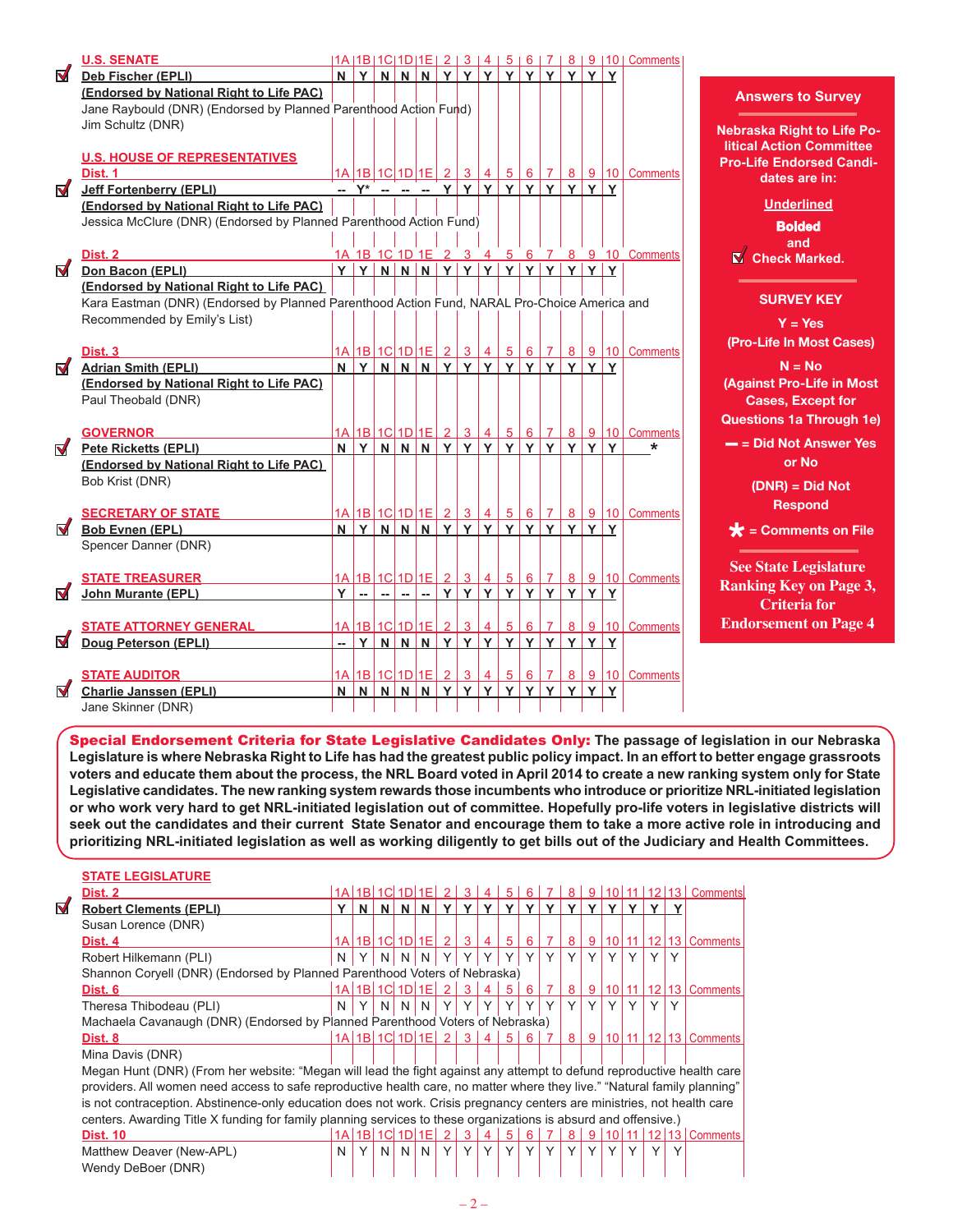| <b>STATE LEGISLATURE</b>                                                       |    |                                 |    |                          |              |                      |                |                |                 |                 |                |   |          |                       |    |                 |       |                        |
|--------------------------------------------------------------------------------|----|---------------------------------|----|--------------------------|--------------|----------------------|----------------|----------------|-----------------|-----------------|----------------|---|----------|-----------------------|----|-----------------|-------|------------------------|
| <b>Dist. 12</b>                                                                | 1Α | $11B$ $11C$ $11D$ $11E$ $1$     |    |                          |              | 2                    | 3              | 4              | 5               | 6               |                | 8 | 9        | 110                   | 11 |                 |       | $12 \mid 13$ Comments  |
| Merv Riepe (PLI)                                                               | N  | Y*                              | N  | N                        | N            | Υ                    | Υ              | Υ              | Y               | Υ               | Υ              | Υ | Y        | Υ                     | Υ  | Υ               | Y     |                        |
| Steve Lathrop (DNR)                                                            |    |                                 |    |                          |              |                      |                |                |                 |                 |                |   |          |                       |    |                 |       |                        |
| <b>Dist. 14</b>                                                                |    | 1A  1B  1C  1D  1E              |    |                          |              | $\overline{2}$       | 3              | 4              | 5               | $6\phantom{1}6$ | 7              | 8 | 9        | 10                    | 11 | 12              |       | 13 Comments            |
| John Arch (New-APL)                                                            | N  | Y                               |    | $N \mid N$               | N            | Y                    | Y              | Y              | Υ               | Y               | Y              | Y | Y        | Υ                     | Υ  | Y               | $-+$  |                        |
| Jeff Parris (DNR) (Endorsed by Planned Parenthood Voters of Nebraska)          |    |                                 |    |                          |              |                      |                |                |                 |                 |                |   |          |                       |    |                 |       |                        |
| <b>Dist. 16</b>                                                                |    | 1A 1B 1C 1D 1E                  |    |                          |              | 2                    | 3              | 4              | 5               | 6               | 7              | 8 | 9        | 10                    | 11 | 12              |       | 13 Comments            |
| Ben Hansen (New-APL)                                                           |    | Y*                              | N  | N                        | N            | Υ                    | Υ              | Υ              | Y               | Y               | Y              | Υ | Y        | Υ                     | Υ  | Y               | Υ     |                        |
| Chuck Hassebrook, (DNR)                                                        |    |                                 |    |                          |              |                      |                |                |                 |                 |                |   |          |                       |    |                 |       |                        |
| <u>Dist. 18</u>                                                                | 1A | 1B                              |    | $1C$ $1D$ $1E$           |              | $\overline{2}$       | $\overline{3}$ | 4              | $\overline{5}$  | 6               | 7              | 8 | <u>9</u> | 10                    | 11 | 12 <sup>2</sup> |       | 13 Comments            |
| Brett Lindstrom (PLI)                                                          | Y  | N                               | N  | N                        | N            | Υ                    | Υ              | Y              | Υ               | Y               | Y              | Υ | Y        | Υ                     | Υ  | Y               | Υ     |                        |
| Scott Winkler (DNR)                                                            |    |                                 |    |                          |              |                      |                |                |                 |                 |                |   |          |                       |    |                 |       |                        |
| <b>Dist. 20</b>                                                                |    | <u>1A  1B  1C  1D  1E</u>       |    |                          |              | $\overline{2}$       | 3              | 4              | 5               | 6               | 7              | 8 |          | $9 \vert 10 \vert 11$ |    |                 |       | 12 13 Comments         |
| Jackie Collett (DNR), John McCollister (I-Poor Record) (DNR)                   |    |                                 |    |                          |              |                      |                |                |                 |                 |                |   |          |                       |    |                 |       |                        |
| <b>Dist. 22</b>                                                                |    | 1A 1B 1C 1D 1E                  |    |                          |              | $\overline{2}$       | 3              | 4              | 5 <sup>5</sup>  | $6\phantom{1}6$ | $\overline{7}$ | 8 | 9        | 110                   | 11 | 12              |       | 13 Comments            |
| Mike Moser (New-APL)                                                           |    | Y                               | N  | N                        | N            | Υ                    | Y              | Y              | Υ               | Y               | Y              | Υ | Υ        | Υ                     | Y  | Υ               | Υ     |                        |
| Douglas Oertwich (New-APL)                                                     | Y  | N                               | N  | N                        | N.           | Y                    | Y              | Υ              | Y               | Y               | Υ              | Y | Υ        | Υ                     | Y  | Υ               | Υ     |                        |
| <b>Dist. 24</b>                                                                | 1Α | 18 I                            |    | $1C$ $1D$ $1E$           |              | $\overline{2}$       | 3              | 4              | 5               | 6               | 7              | 8 | 9        | 10                    | 11 | 12              |       | 13 Comments            |
| Mark Kolterman (PLI)                                                           | Υ  | N                               | N  | N.                       | N            | Y                    | Y              | Y              | Y               | Y               | Y              | Υ | Y        | Υ                     | Υ  | Y               | $Y^*$ |                        |
| Stephanie Nantkes (DNR) (Endorsed by Planned Parenthood Voters of Nebraska)    |    |                                 |    |                          |              |                      |                |                |                 |                 |                |   |          |                       |    |                 |       |                        |
| Dist. 26                                                                       | 1A | 1B 1C 1D 1E                     |    |                          |              | $\overline{2}$       | 3              | 4              | 5               | 6               | 7              | 8 | 9        | 10                    | 11 | 12              |       | 13 Comments            |
| Bob Van Valkenburg (New-APL)                                                   | Y  | N                               | N  | N                        | N            | Υ                    | Υ              | Υ              | Υ               | Υ               | Y              | Y | Υ        | Υ                     | Υ  | Y               | Υ     | *                      |
| Matt Hansen (DNR)                                                              |    |                                 |    |                          |              |                      |                |                |                 |                 |                |   |          |                       |    |                 |       |                        |
| <b>Dist. 28</b>                                                                |    | <u>1A 1B 1C 1D 1E 2 3</u>       |    |                          |              |                      |                | 4              | $5^{\circ}$     | $6 \mid$        | $\overline{7}$ | 8 |          | $9 \mid 10 \mid 11$   |    |                 |       | $12$ 13 Comments       |
| Patty Pansing Brooks (DNR) (Endorsed by Planned Parenthood Voters of Nebraska) |    |                                 |    |                          |              |                      |                |                |                 |                 |                |   |          |                       |    |                 |       |                        |
| <b>Dist. 30</b>                                                                |    | 1A 1B 1C 1D 1E                  |    |                          |              | 2 <sup>1</sup>       | 3              | 4              | 5               | 6               | 7              | 8 | 9        | 10                    | 11 | 12              |       | 13 Comments            |
| Myron Dorn                                                                     |    | Y                               | Y. | $\overline{\phantom{a}}$ | N            | Y.                   | $-$ *          | N              | Y               | $-$ *           | Y              | Y |          | $Y \sim$              | Υ  | Y               | Υ     |                        |
| Don Schuller (DNR)                                                             |    |                                 |    |                          |              |                      |                |                |                 |                 |                |   |          |                       |    |                 |       |                        |
| <b>Dist. 32</b>                                                                |    | 1A 1B 1C 1D 1E 2                |    |                          |              |                      | $\mathbf{3}$   | 4              | 5 <sup>5</sup>  | 6               | 7              | 8 |          |                       |    |                 |       | 9 10 11 12 13 Comments |
| Tom Brandt (DNR), Laura Ebke (I-Mixed Record) (DNR)                            |    |                                 |    |                          |              |                      |                |                |                 |                 |                |   |          |                       |    |                 |       |                        |
| <b>Dist. 34</b>                                                                |    | <u>1A 1B 1C 1D 1E 2 3</u>       |    |                          |              |                      |                | 4              | 5 <sub>2</sub>  | 6               | 7              | 8 |          | $9 \vert 10 \vert 11$ |    |                 |       | $12$ 13 Comments       |
| Curt Friesen (DNR, PLI)                                                        |    |                                 |    |                          |              |                      |                |                |                 |                 |                |   |          |                       |    |                 |       |                        |
| <b>Dist. 36</b>                                                                |    | <u>1A  1B  1C  1D  1E   2  </u> |    |                          |              |                      | $\mathbf{3}$   | $\overline{4}$ | 5 <sup>5</sup>  | 6               | 7              | 8 |          |                       |    |                 |       | 9 10 11 12 13 Comments |
| Matt Williams (DNR, PLI)                                                       |    |                                 |    |                          |              |                      |                |                |                 |                 |                |   |          |                       |    |                 |       |                        |
| <b>Dist. 38</b>                                                                | 1A | 18 I                            |    | $1C$ $1D$ $1E$           |              | $\overline{2}$       | 3              | 4              | 5               | 6               | 7              | 8 | 9        | 10                    | 11 | 12              |       | 13 Comments            |
| Dave Murman (New-APL)                                                          | N  | Y                               | N  | N                        | N            | Υ                    | Υ              | Υ              | Y               | Y               | Y              | Y | Y        | Υ                     | Υ  | Y               | Υ     | *                      |
| Marsha Fangmeyer (DNR)                                                         |    |                                 |    |                          |              |                      |                |                |                 |                 |                |   |          |                       |    |                 |       |                        |
| <b>Dist. 40</b>                                                                | 1А | 1B                              |    | $1C$ $1D$ $1E$           |              | $\overline{2}$       | $\overline{3}$ | 4              | $\overline{5}$  | $6\phantom{1}6$ | 7              | 8 | 9        | $ 10\rangle$          | 11 | 12              |       | 13 Comments            |
| Timothy Gragert (New-APL)                                                      | N  | Y                               | N  | N                        | N            | Υ                    | Υ              | Υ              | Υ               | Y               | Y              | Υ | Υ        | Υ                     | Y  | Y               | Υ     |                        |
| Keith Kube (New-APL)                                                           | Υ  | N                               | N  | N                        | N            | Y                    | Υ              | Y              | Υ               | Y               | Υ              | Υ | Υ        | Υ                     | Υ  | Υ               | Υ     | *                      |
| <b>Dist. 42</b>                                                                | 1Α | 1B                              |    | 1C 1D 1E                 |              | $\overline{2}$       | 3              | 4              | 5               | 6               | 7              | 8 | 9        | 10                    | 11 | 12              |       | 13 Comments            |
| Mike Groene (DNR, PLI)                                                         |    |                                 |    |                          |              |                      |                |                |                 |                 |                |   |          |                       |    |                 |       |                        |
|                                                                                |    |                                 |    |                          |              |                      |                |                |                 |                 |                |   |          |                       |    |                 |       |                        |
| Judy Pederson (DNR)                                                            |    |                                 |    |                          |              |                      |                |                |                 |                 |                |   |          |                       |    |                 |       |                        |
| Dist. 44                                                                       | 1А | 11 B                            |    | $1C$ $1D$ $1E$           |              | 2                    | 3              | 4              | $5\phantom{.0}$ | 6               | 7              | 8 | 9        | 10                    | 11 | 12              |       | 13 Comments            |
| Dan Hughes (PLI)                                                               | N  | Y                               | N  | N                        | $\mathsf{N}$ | Y                    | Y              | Υ              | Y               | Y               | Y              | Y | Y        | Y                     | Υ  | Y               | Υ     |                        |
| Stephanie Malcolm (DNR)                                                        |    |                                 |    |                          |              |                      |                |                |                 |                 |                |   |          |                       |    |                 |       |                        |
| <b>Dist. 46</b>                                                                |    | 1A 1B 1C 1D 1E                  |    |                          |              | $\mathbf{2}^{\circ}$ | 3              | 4              | 5               | 6               | 7              | 8 |          | $9 \mid 10 \mid 11$   |    |                 |       | 12 13 Comments         |
| Adam Morfeld (DNR) (Endorsed by Planned Parenthood Voters of Nebraska)         |    |                                 |    |                          |              |                      |                |                |                 |                 |                |   |          |                       |    |                 |       |                        |
| <b>Dist. 48</b>                                                                |    | <u>1A 1B 1C 1D 1E 2 3</u>       |    |                          |              |                      |                | 4              | 5               | 6               | 7              | 8 |          | 9   10   11           |    | 12              |       | 13 Comments            |
| John Stinner (DNR, PLI)                                                        |    |                                 |    |                          |              |                      |                |                |                 |                 |                |   |          |                       |    |                 |       |                        |

**PUBLIC SERVICE COMMISSIONER (NRL Board Decided Not To Endorse In PSC Races) Dist. 1 1A** 1B 1C 1D 1E 2 3 4 5 6 7 8 9 10 Comments

Dan Watermeier <sup>N</sup> <sup>N</sup> <sup>N</sup> <sup>N</sup> <sup>N</sup> <sup>Y</sup> <sup>Y</sup> <sup>Y</sup> <sup>Y</sup> <sup>Y</sup> -- <sup>Y</sup> <sup>Y</sup> <sup>Y</sup> \* Christa Yoakum (DNR, Chair of Planned Parenthood Voters of Nebraska. From Courthouse Magazine 4/18/18: You might recognize Yoakum from her time on the LPS Strategic Planning Committee or from her work with the YWCA and Planned Parenthood.) **Dist. 3** 1A 1B 1C 1D 1E 2 3 4 5 6 7 8 9 10 Comments

Tim Schramm  $N^* Y N N N Y Y Y Y Y Y Y Y Y Y Y$ Mike Forsythe (DNR)

Vote Pro-Life November 6th!



**Legislature Ranking Key**

**ENDORSED PRO-LIFE INCUMBENT: Leads & Votes Pro-Life: Senators who have either introduced and/ or prioritized a pro-life bill and/or have demonstrated exemplary effort to move a bill out of committee as well as votes pro-life on the floor. (EPLI)**

**ENDORSED PRO-LIFE (EPL)**

**PRO-LIFE INCUMBENT: Senators who vote pro-life on the floor and/or in committee. (PLI)**

**NEW, ANSWERED PRO-LIFE: Candidate who is not an incumbent and has responded pro-life to our NRL PAC survey in agreement with our main principles. (New-APL)**

> **PRO-LIFE APPOINTEE (PLA)**

**DID NOT RESPOND (DNR)**

# **SURVEY KEY**

**Y = Yes (Pro-Life In Most Cases)** 

**N = No (Against Pro-Life in Most Cases Except for Questions 1a Through 1e)** 

**– = Did Not Answer Yes or No** 

**\* = Comments on File**